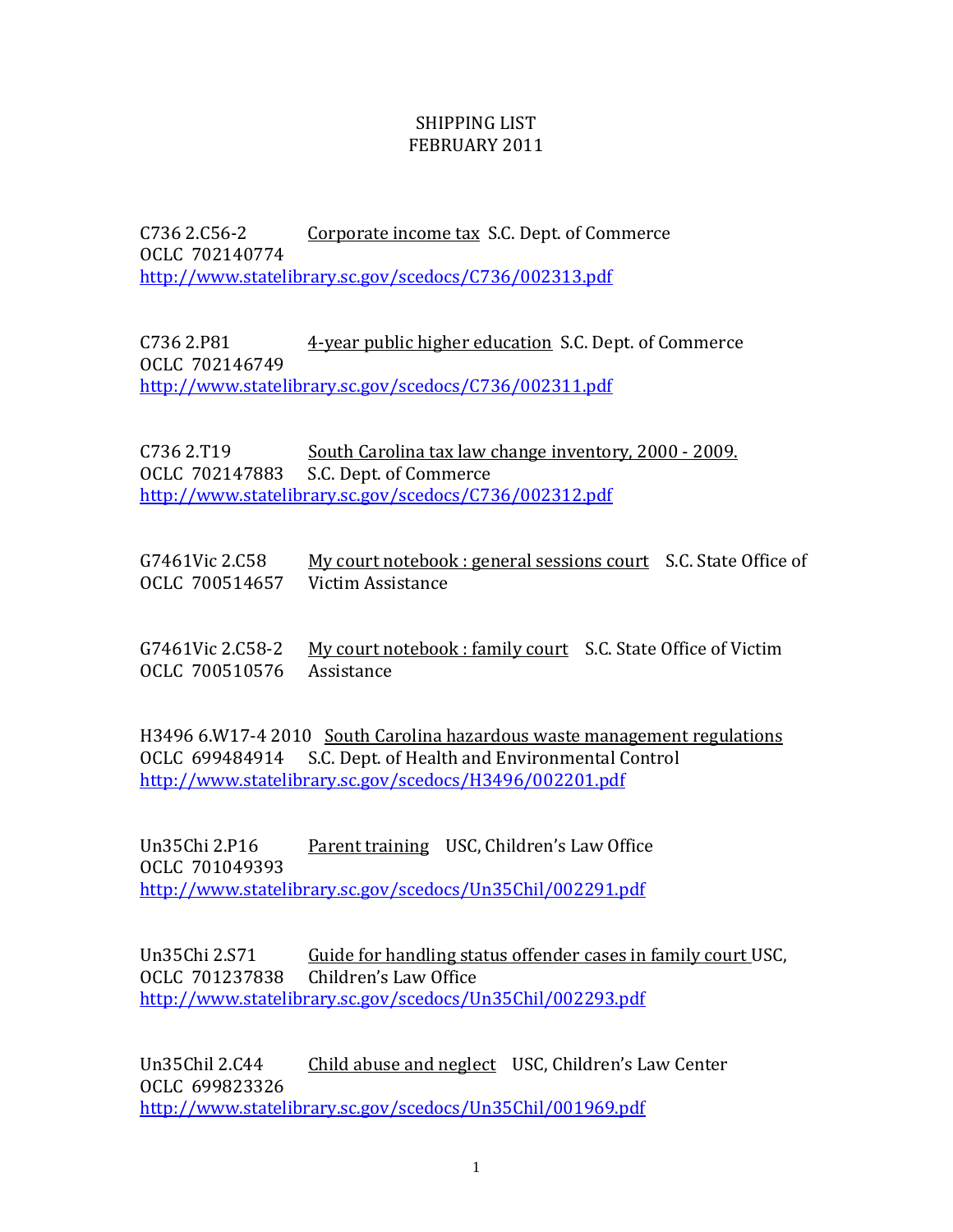Un35Chil 2.E96 Use of experts in child abuse case. USC, Children's Law Center CLC 700466485 O http://www.statelibrary.sc.gov/scedocs/Un35Chil/002281.pdf

Un35Chil 2.F15 The family court process for children charged with criminal and status offenses in South Carolina. USC, Children's Law **Center** 

OCLC 700951500

Un35Chil 2.153 **Information for mandatory reporters** USC, Children's Law Center

OCLC 700047552 http://www.statelibrary.sc.gov/scedocs/Un35Chil/002276.pdf

Un35Chil 2.L18 Guide for lawyers appointed in child protection cases USC OCLC 700036127 Children's Law Center http://www.statelibrary.sc.gov/scedocs/Un35Chil/002261.pdf

Un35Chil 2.K42 Kid's law USC, Children's Law Center CLC 689030356 O http://www.statelibrary.sc.gov/scedocs/Un35Chil/001969.pdf

Un35Chil 2.P36 Permanency planning for abused and neglected children USC Children's Law Center http://www.statelibrary.sc.gov/scedocs/Un35Chil/002208.pdf OCLC 699513494

Un35Chil 2.R35 Relative placement guide for caseworkers USC, Children's OCLC 700951470 Law Center

Un35Chil 2.R35-2 Relative placement USC, Children's Law Center OCLC 700951313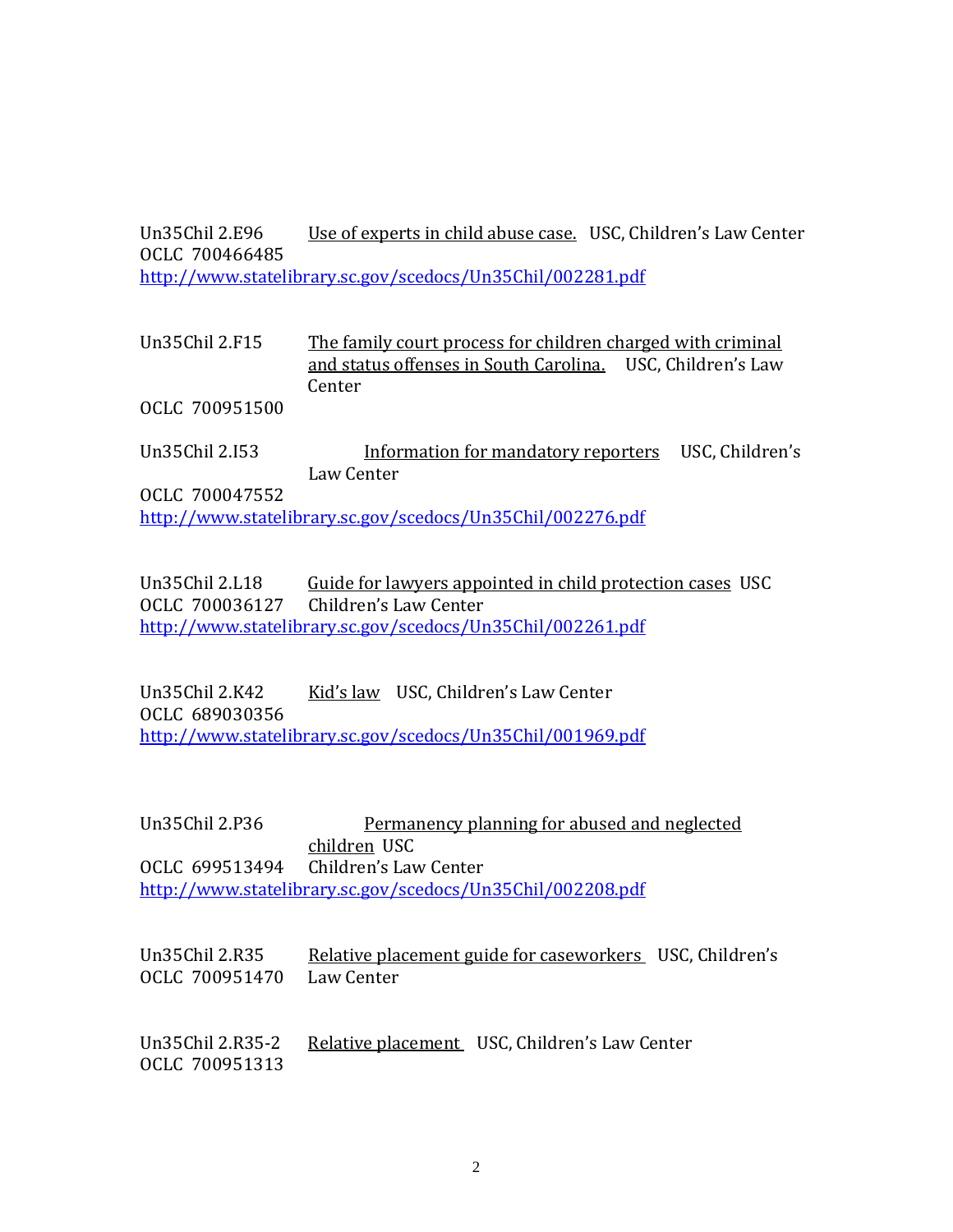| Un35Chil 2.S39                                             | An overview of sex offences against children and the South<br>Carolina criminal justice system. USC, Children's Law Center |  |  |  |
|------------------------------------------------------------|----------------------------------------------------------------------------------------------------------------------------|--|--|--|
| OCLC 700465430<br>Un35Chil 2.T36                           | <b>Termination of parental rights USC Children's Law Center</b>                                                            |  |  |  |
| OCLC 700942290                                             |                                                                                                                            |  |  |  |
| Un35Chil 2.T63                                             | <u>Treatment of child victims of abuse and neglect USC Children's</u><br>Law                                               |  |  |  |
| OCLC 700951288                                             | Center                                                                                                                     |  |  |  |
| http://www.statelibrary.sc.gov/scedocs/Un35Chil/002288.pdf |                                                                                                                            |  |  |  |
| Un35Chil 2.T68<br>OCLC 700522833                           | Truancy and educational neglect USC Children's<br>Law Center                                                               |  |  |  |

Un35Chil 2.W56 Working with child advocacy centers USC Children's Law OCLC 700465254 Center http://www.statelibrary.sc.gov/scedocs/Un35Chil/002279.pdf

Un35Chil 8.D77 DSS fair hearing guide USC, Children's Law Center CLC 701245005 O http://www.statelibrary.sc.gov/scedocs/Un35Chil/002298.pdf

## Un35Chil 8.157 Guidebook for the use of interpreters USC Children's Law OCLC 701237521 Center

## SERIALS SHIPPING LIST February 2011

Ag8357 3.M16 South Carolina market bulletin S.C. Department of Agriculture. OCLC 08246250 February 3, 2011 February 17, 2011 http://www.scda.state.sc.us/marketbulletin/marketbulletin.htm

B8595B 7.H47 Historical analyses S.C. Budget & Control Board, Office of State Budget OCLC 26962806 2010 http://www.statelibrary.sc.gov/scedocs/B8595B/002282.pdf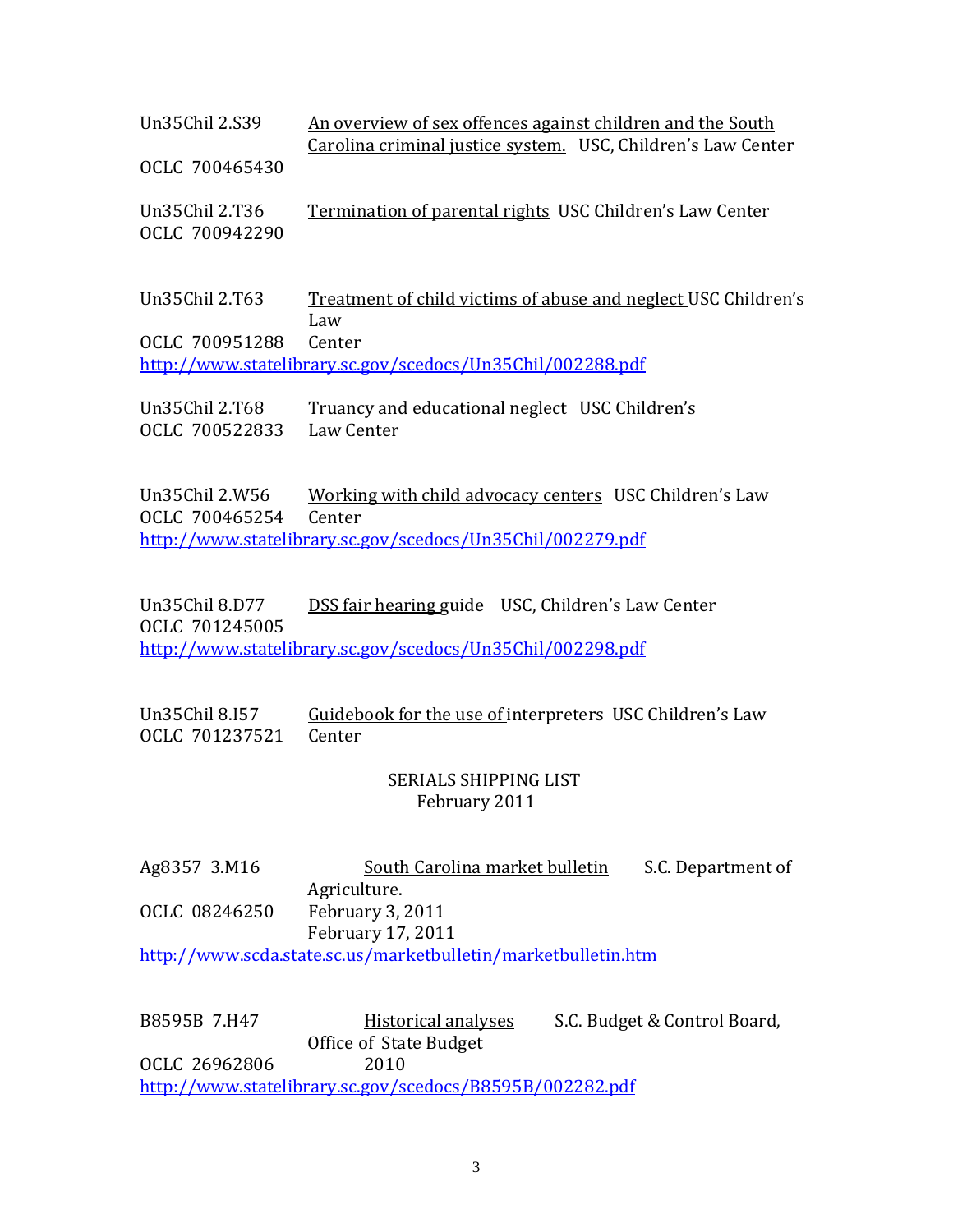B8595InE 3.U74-2 <u>South Carolina utility demand-side management & system and</u> pricing overview

OCLC 464227856 S.C. Energy Office

2009

http://www.statelibrary.sc.gov/scedocs/B8595InE/002314.pdf

| C4985Al 3.A58 |                    | Alumni news Citadel Alumni Association |
|---------------|--------------------|----------------------------------------|
| OCLC 52889292 | Winter/Spring 2011 |                                        |

C5935Adv 3.W56-2 Clemson world Clemson University, Division of Advancement OCLC 44936352 Winter 2011 http://cworld.clemson.edu

C5935 Commu 3.C15 The canon Clemson University, Dept. of Communication Studies OCLC 701245529 Fall 2009 Fall 2010 http://www.statelibrary.sc.gov/scedocs/C5935Commu/002300.pdf http://www.statelibrary.sc.gov/scedocs/C5935Commu/002301.pdf

C736 3.E25 South Carolina economic outlook S.C. Department of Commerce CLC 297527365 January 2011 O http://www.statelibrary.sc.gov/scedocs/C736/002235.pdf

H 8174 8.155-2 **Low-income housing tax credit application package.** S.C. OCLC 61122602 State Housing Finance and Development Authority 2011

http://www.statelibrary.sc.gov/scedocs/H8174/002278.pdf

| P9604 3.C86   | <u>Currently</u>         | S.C. Public Service Authority |
|---------------|--------------------------|-------------------------------|
| OCLC 22923723 | January 26, 2011         |                               |
|               | February 9, 2011         |                               |
|               | <b>February 23, 2011</b> |                               |

P9604C 3.P58 PowerSource S. C. Public Service Authority. Corporate Communications. OCLC 47265850 Winter 2011